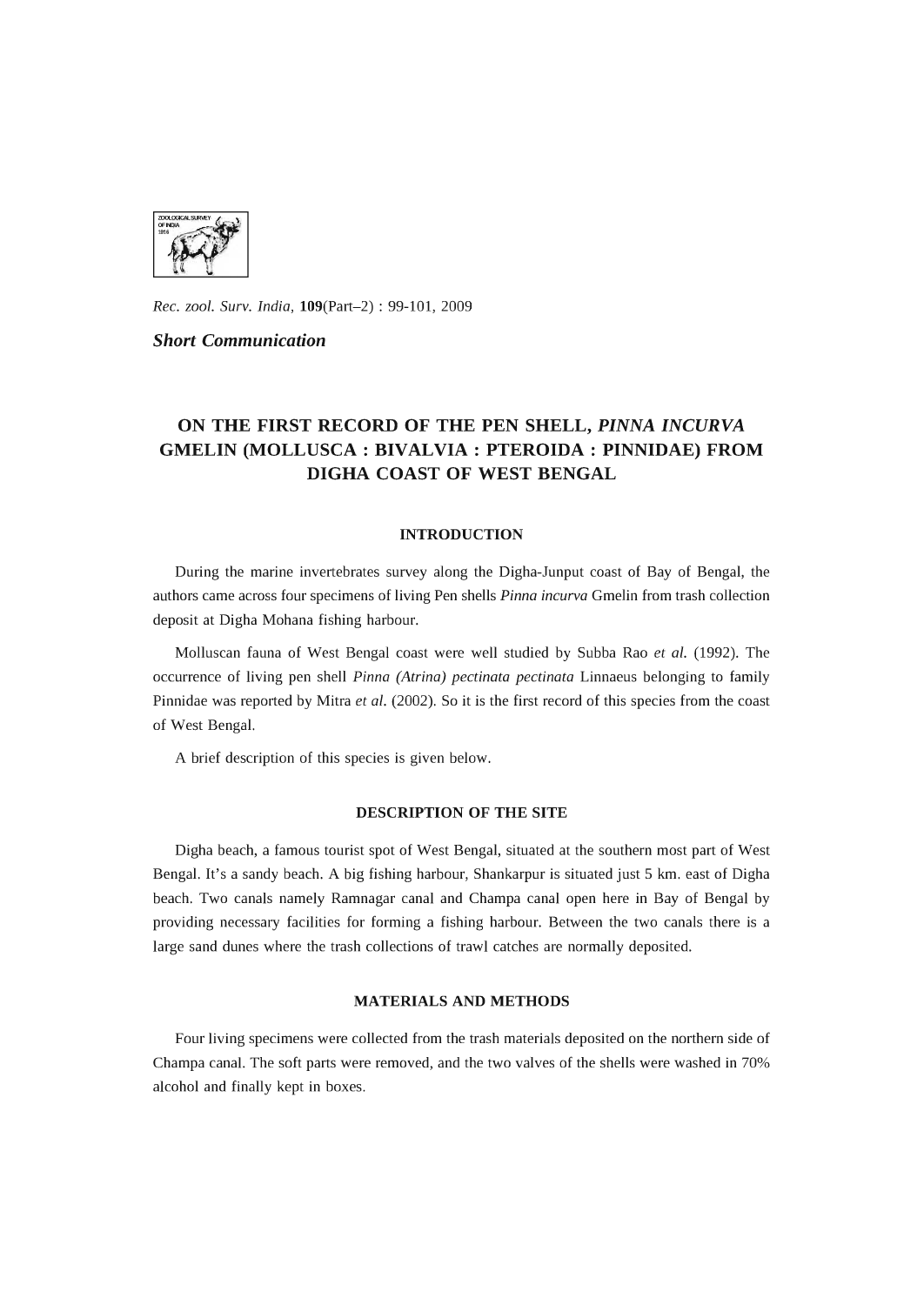*Rec. zool. Surv. India* 

## **SYSTEMATIC ACCOUNT**

Phylum MOLLUSCA Class BIVALVIA Order PTERIOIDA Family PINNIDAE *Pinna incurva* Gmelin, 1791

*1791. Pinna incurva* Gmelin *Syst. Nat.* 13th ed., vol., 1(6) : 3021-3910.

*Material examined:* 4 exs, Digha-Mohana. Call. S. Mitra. Regd. no. 2091. Dated 21.i.99.

Figs. 1. Pinna incurva Gmelin

100